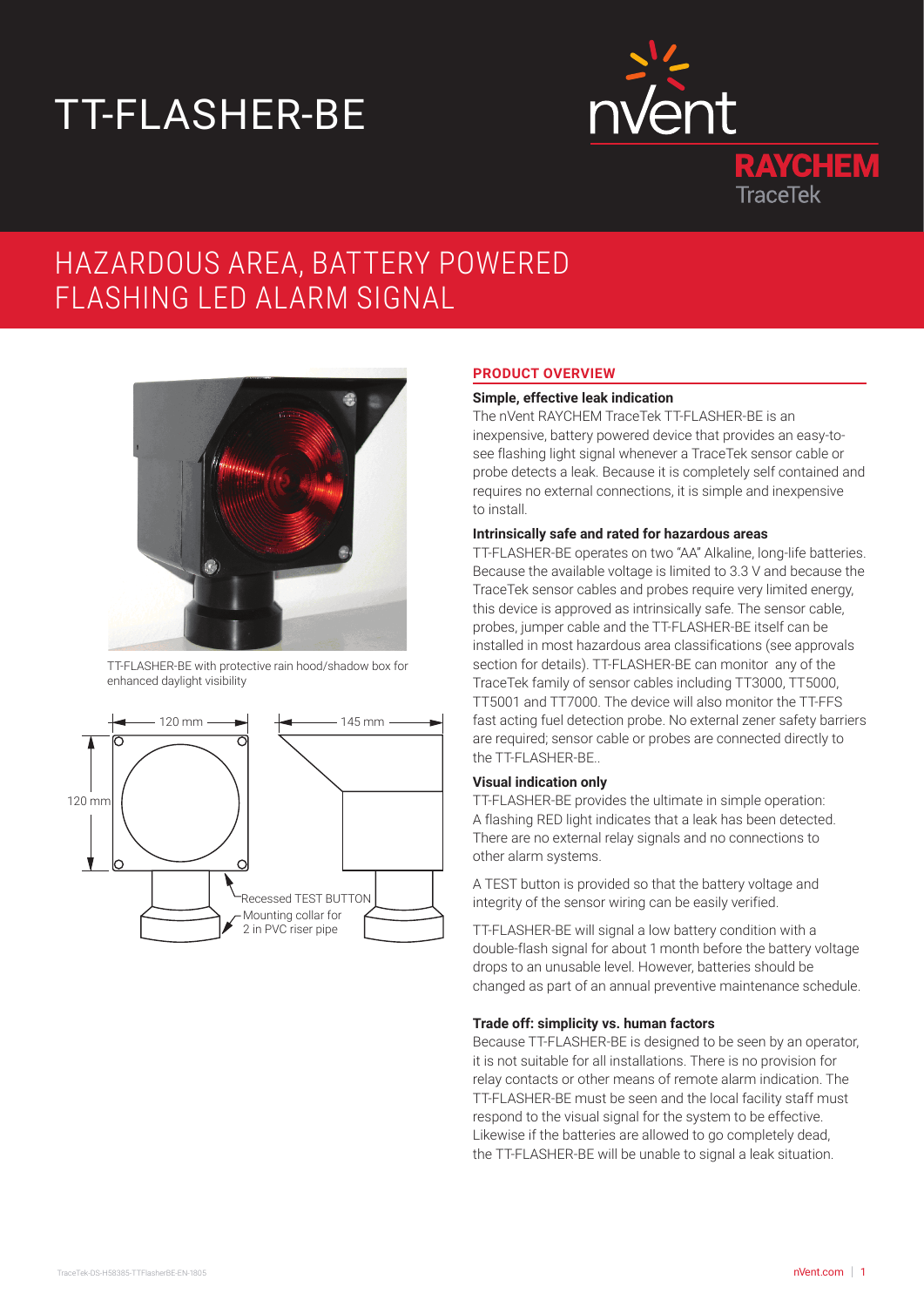| <b>OPERATION AND INDICATIONS</b> |                                                                                                                                                                                                                                                                                                                                                                                                                                                                                                                                                                                                                                                                                                                                                                                                                             |                                                                                                                                                                  |  |
|----------------------------------|-----------------------------------------------------------------------------------------------------------------------------------------------------------------------------------------------------------------------------------------------------------------------------------------------------------------------------------------------------------------------------------------------------------------------------------------------------------------------------------------------------------------------------------------------------------------------------------------------------------------------------------------------------------------------------------------------------------------------------------------------------------------------------------------------------------------------------|------------------------------------------------------------------------------------------------------------------------------------------------------------------|--|
| Normal operation                 | Normal indication is no flashing light                                                                                                                                                                                                                                                                                                                                                                                                                                                                                                                                                                                                                                                                                                                                                                                      |                                                                                                                                                                  |  |
| Leak detected                    | Flashing red light (3 high intensity LEDs)<br>Flashing interval at once per second                                                                                                                                                                                                                                                                                                                                                                                                                                                                                                                                                                                                                                                                                                                                          |                                                                                                                                                                  |  |
| Low battery                      | Double flash at 2 second interval                                                                                                                                                                                                                                                                                                                                                                                                                                                                                                                                                                                                                                                                                                                                                                                           |                                                                                                                                                                  |  |
| Leak detected and low battery    | Alternating single and double flash<br>at 1 second interval                                                                                                                                                                                                                                                                                                                                                                                                                                                                                                                                                                                                                                                                                                                                                                 |                                                                                                                                                                  |  |
| When test button is pushed       | Single flash at 1 second interval<br>No flash                                                                                                                                                                                                                                                                                                                                                                                                                                                                                                                                                                                                                                                                                                                                                                               | Battery voltage is ok and wiring to sensor<br>cable is good. This is the normal "good test"<br>indication                                                        |  |
|                                  |                                                                                                                                                                                                                                                                                                                                                                                                                                                                                                                                                                                                                                                                                                                                                                                                                             | Sensor wiring is damaged, sensor is<br>disconnected or battery is completely dead.<br>Immediate servicing is required!*<br>* Weekly interval test is recommended |  |
| <b>Special Operating Note</b>    | The TT-FLASHER-BE must be seen in order to be effective. The TT-FLASHER-BE body is<br>often mounted on a vertical riser pipe and the head should be rotated so that the lens is<br>easily seen by facility personnel from their normal work stations or as they walk or drive<br>by the TT-FLASHER-BE location. When used together with TraceTek sensor cables or<br>probes, the TT-FLASHER-BE is very effective at providing early indications of underground<br>or concealed leaks, but it not effective if it is not seen or if the plant personnel do not<br>report and respond to the flashing leak signal. When TT-FLASHER-BE is first installed in a<br>new facility, the operating staff should be briefed in how the new equipment is intended to<br>operate and what to do if a flashing LEAK signal is detected. |                                                                                                                                                                  |  |
| <b>Caution</b>                   | Do not use TT-FLASHER-BE in a plant safety or emergency shut-down application that<br>requires immediate response. TraceTek offers other monitoring and telemetry solutions<br>for situations that require immediate feedback to the control room.                                                                                                                                                                                                                                                                                                                                                                                                                                                                                                                                                                          |                                                                                                                                                                  |  |

# **ORDERING INFORMATION**

| <b>Catalog number</b>                    | P/N        | <b>Description</b>                                                     |  |
|------------------------------------------|------------|------------------------------------------------------------------------|--|
| TT-FLASHER-BE                            | P000000837 | Battery powered, flashing light, leak detection indicator              |  |
| <b>PRODUCT CHARACTERISTICS</b>           |            |                                                                        |  |
| Enclosure rating                         |            | NEMA-4X, IP66 anti-static materials                                    |  |
| Weight (with rain hood and leader cable) |            | 1.4 kg nominal                                                         |  |
| Light source                             |            | 3 high intensity, high efficiency red LEDs                             |  |
| Battery information                      |            | 2 "AA" Alkaline Long Life Duracell MN 1500                             |  |
| Projected battery life                   |            | $2$ years – nominal                                                    |  |
| Recommended battery replacement interval |            | 1 year or whenever low battery signal is detected                      |  |
| Duration of leak detected signal         |            | Minimum 30 days at 20°C                                                |  |
| Duration of low battery signal           |            | Minimum 30 days at 20°C                                                |  |
| Rain/UV resistance                       |            | Suitable for outdoor installations                                     |  |
| Maximum ambient temperature              |            | $40^{\circ}$ C                                                         |  |
| Minimum ambient temperature              |            | $-20^{\circ}$ C (operational with limited duration to $-40^{\circ}$ C) |  |